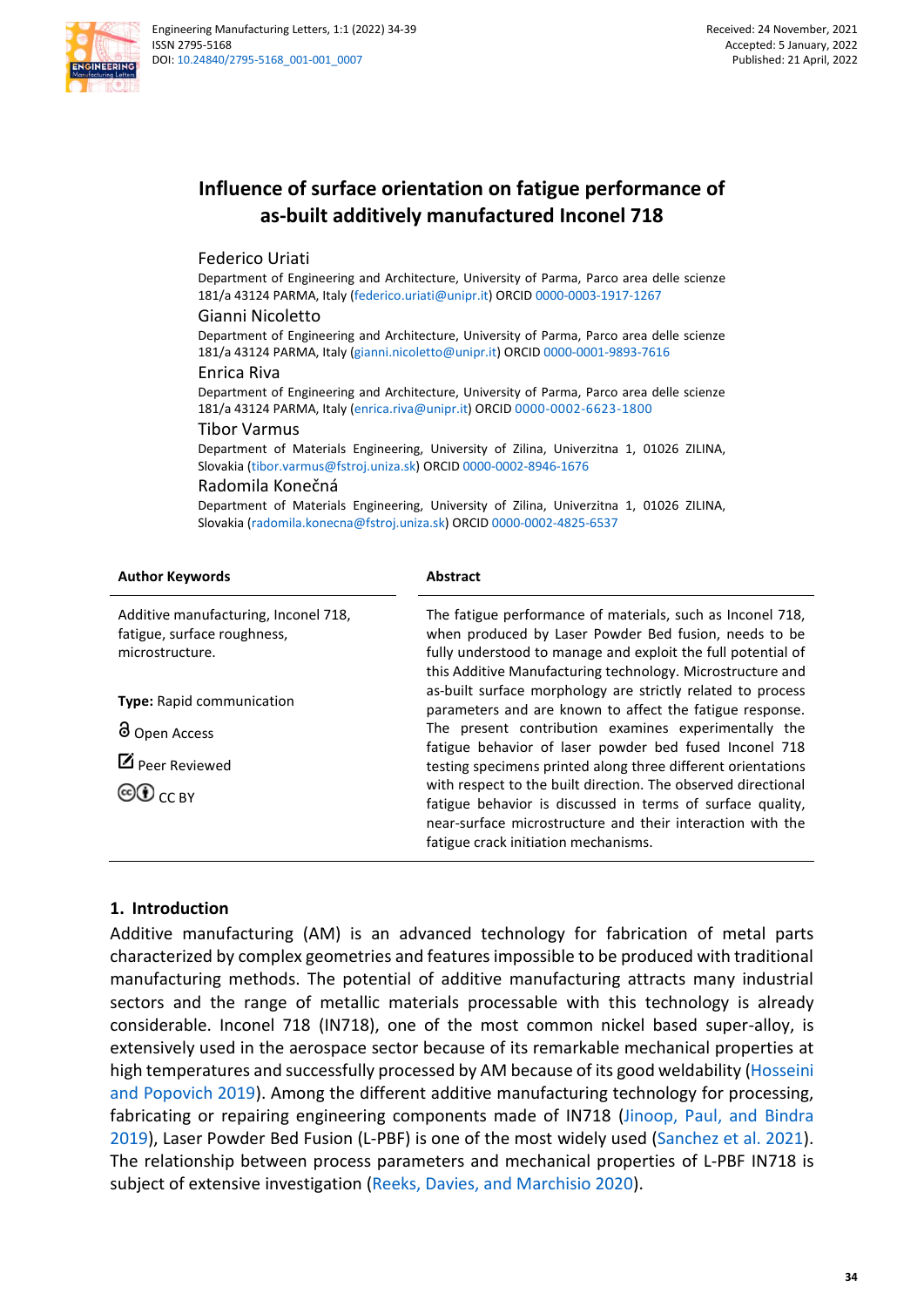The present contribution is especially concerned with the performance of components subjected to dynamic loading conditions in service and therefore fatigue properties are of special concern. The role of as-built surfaces on fatigue strength is here investigated because the surfaces of complex L-PBF parts may be impractical or even impossible to machine. In the literature this topic has been investigated with vertical standard specimens[\(Morgan and Wells](#page-4-4)  [2016\)](#page-4-4). However, the fatigue performance is expected to depend on the actual surface orientation with respect to build direction. Staircase effect due to surface tilt angle and dross formation on a down-skin surfaces are two examples where surface morphology deviates from what is observed in vertical specimens. The present study adopts a methodology using miniature prismatic specimens tested in cyclic bending that simultaneously introduces freedom in specimen surface orientation during build and reduces material consumption [\(Nicoletto 2017\)](#page-4-5).

The objective of this contribution is to present the fatigue performance of as-built L-PBF IN718 obtained by testing specimens with surfaces in the upskin and downskin orientations and compare them to the conventional vertical orientation. The directional fatigue behavior is discussed considering the process-dependent surface quality, the near-surface microstructure and their influence on fatigue crack initiation and propagation.

## **2. Materials and Methods**

Miniature specimens [\(Figure 1a\)](#page-1-0) of IN718 were produced with an EOS M290 system (EOS GmbH Germany) featuring a 400-watt fiber laser to melt metal powder and a building volume of 250 x 250 x 325 mm, using a nominal layer thickness of 40  $\mu$ m and optimized process parameters by an established service provider (BEAM-IT Group – Italy). After fabrication all specimens were heat-treated with a solution treatment followed by a two-step aging treatment [\(Popovich et al. 2015\)](#page-4-6). Chemical composition and reference mechanical static properties were coherent with EOS datasheet [\(EOS, n.d.\)](#page-4-7). Specimens were tested under plane bending under fixed rotation control [\(Figure](#page-1-0) 1b), at a frequency of 25Hz and a load ratio of R = 0 so that crack initiation occurred at the center of the flat surface opposite to the round notch. Run-out condition (test interruption without failure) was fixed at 2 10<sup>6</sup> cycles.



**Figure 1**: a) Miniature specimen geometry and dimension; b) Fatigue testing configuration and indication of crack initiation point during cyclic plane bending

<span id="page-1-0"></span>A total of 36 specimens with three different surface orientations with respect to build direction were produced and tested in the as-built condition. The three orientations are shown in [Figure](#page-2-0) 2a: vertical specimen (C) with flat surface parallel to the built direction and +/-45 degree tilted specimens (i.e. up skin or US 45- and down skin or DS 45+ that is at the limit for support).

# **3. As-built surface characterization**

The morphology of as-built surfaces is the most detrimental factor affecting fatigue performance of L-PBF metals in the as-built condition because the typical irregularities and defects act as micro notches or stress concentrators [\(Greitemeier](#page-4-8) et al. 2016). When a component is printed according to an optimized orientation from the producer perspective,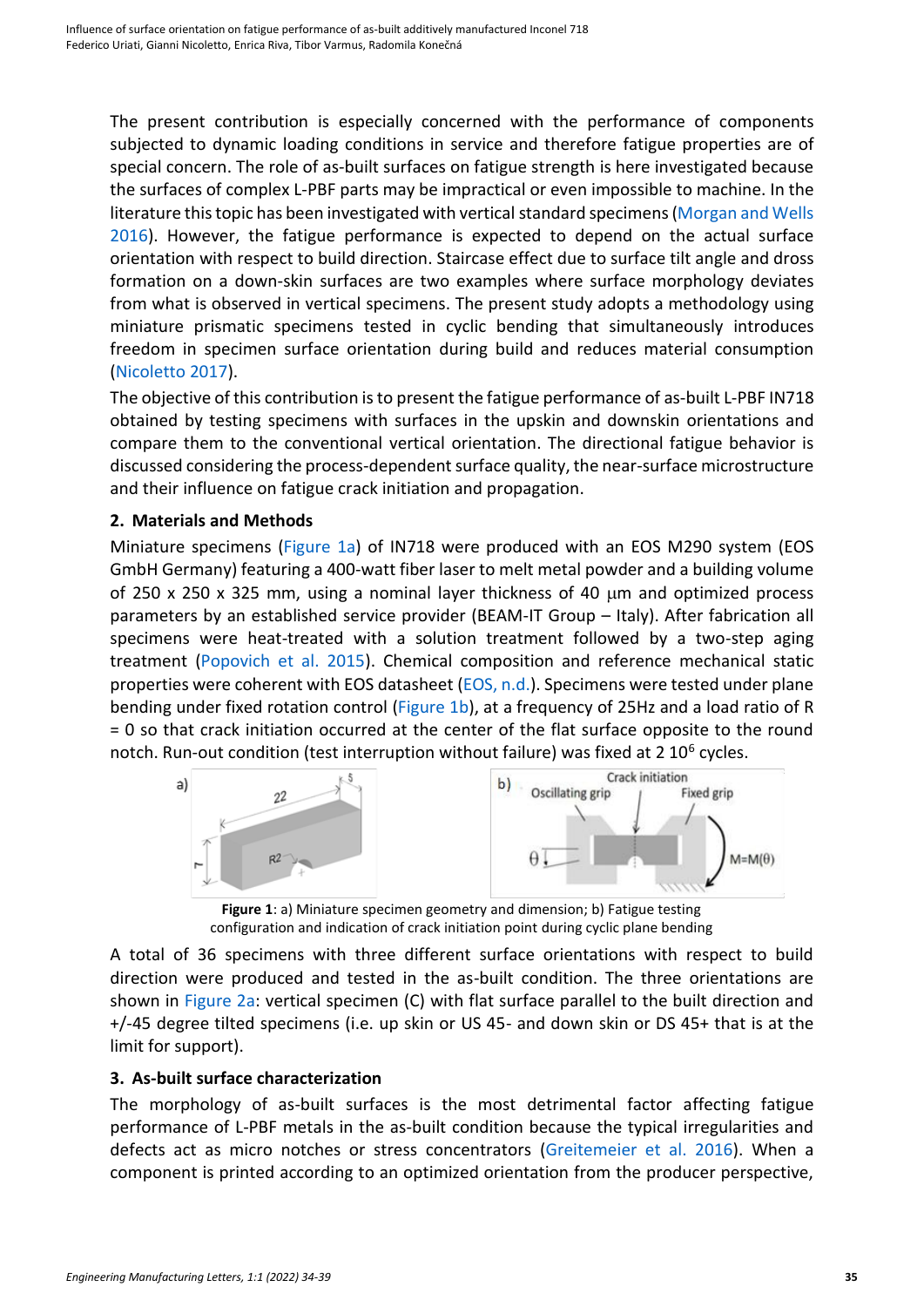the influence of the local surface orientation with respect to build direction must be understood and accounted for in the fatigue assessment. Therefore, Light Optical Microscopy (LOM) was performed on longitudinal cross-sections after polishing and etching in a Zeiss Axio Observer Z1M as shown in [Figure](#page-2-0) 2b. The black arrows identify the build direction and form an angle with the test surface in the two cases of DS 45+ and US 45-. The down skin surface is evidently rougher than the other two orientations.



**Figure 2**: a) Specimen orientation and denomination; b) Surface morphology and near-surface microstructure obtained on etched specimens by LOM

<span id="page-2-0"></span>Quantitatively, standard surface roughness parameters were measured with a contact profilometer (SamaTools SA6220) on each specimen before fatigue testing and are reported in [Table](#page-2-1) 1. The flat surface of down skin specimens (DS 45+) is characterized by highest roughness and by a complex surface profile morphology observed on the cross section of [Figure 2b.](#page-2-0) Typical features of this orientation are deep valleys and many irregularities (i.e. dross) caused by the collapse of melted layers under the effect of gravity. The surface morphologies of the vertical (C) and the up skin (US 45-) specimens shown in [Figure](#page-2-0) 2b are considerably less rough and apparently similar. The slightly higher roughness of up skin (US 45-) specimens reported in [Table](#page-2-1) 1 is attributed to the stair stepping effect that is absent in the vertical specimens.

| <b>Table 1:</b> Roughness parameters of as-built surfaces measured |
|--------------------------------------------------------------------|
| with a contact profilometer (SamaTools SA6220)                     |

<span id="page-2-1"></span>

| with a contact promonicter fournaroois or to EEOT |           |           |               |           |  |
|---------------------------------------------------|-----------|-----------|---------------|-----------|--|
|                                                   | $Ra$ [µm] | $Rz$ [µm] | $Ra$ [ $µm$ ] | $Rt$ [µm] |  |
| Down skin (45+)                                   | 32.36     | 91.52     | 33.78         | 96.44     |  |
| Vertical (C)                                      | 4.41      | 12.49     | 1.90          | 12.61     |  |
| Up skin (45-)                                     | 4.60      | 13.01     | 2.08          | 13.12     |  |

# **4. Fatigue Behavior**

The fatigue data of the present experimental campaign are presented in terms of maximum stress vs. number of cycles to crack initiation i[n Figure](#page-3-0) 3. The highest fatigue performance (i.e. estimated fatigue strength at 2x10<sup>6</sup> cycles of about 460 MPa) is achieved by the specimens with the up skin surface (US 45-). The second-best performance is associated to the vertical specimen(C) orientation and a fatigue strength of approximately 400 MPa. The worst fatigue performance is exhibited by the specimens with the down skin surface (DS 45+), which show a fatigue strength of about 330 MPa. The present data for the vertical orientation (C) can be correlated with published reference data obtained using as-built vertical standard specimens of L-PBF IN718 tested at R = 0 by [\(Morgan and Wells 2016\)](#page-4-4). Their value of 340 MPa obtained in IN718 printed in a Concept Laser M2 system working for a layer thickness of 30  $\mu$ m compares favorably to the present fatigue strength of 400 MPa at  $2x10^6$  cycles. The comparison demonstrates that the present innovative test methodology drastically reduces material and production costs that typically hamper fatigue testing campaigns and nonetheless obtains reliable fatigue data [\(Uriati, Nicoletto, and Lutey 2021\)](#page-5-0).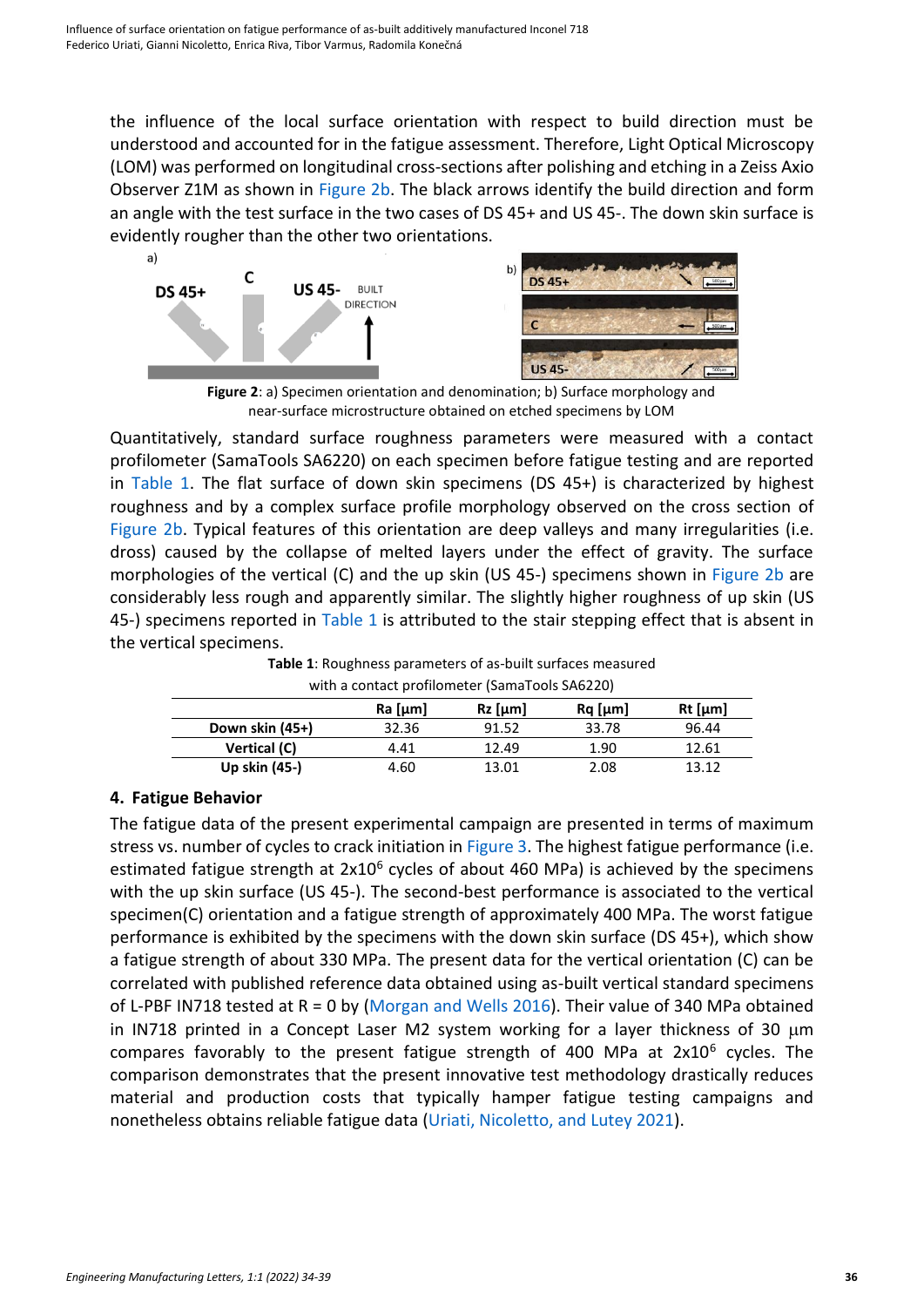





### <span id="page-3-0"></span>**5. Discussion**

As-built surfaces at 45-degrees with respect to build direction exhibit a decrease in performance of almost 40%, going from up-skin to down-skin. The reduction agrees with the significantly higher surface roughness of down skin (DS 45+) specimens compared to up skin (US 45-) specimens. Surprisingly, however, up skin specimens (US 45-) and vertical specimens (C) are characterized by similar surface roughness and similar surface morphology but a significantly different fatigue performance, especially at high number of cycles (i.e. 17 % higher for (US 45-) orientation). So roughness alone cannot explain the fatigue strengths of up skin (US 45-) specimens, of vertical (C) specimens and down skin (DS 45+) specimens. It appears that the tilted specimen orientations are associated to an improved fatigue behavior compared to the reference vertical specimens. The LOM images of etched cracked specimens in the three specimen types are presented in [Figure](#page-3-1) 4 to help interpreting the fatigue response. Contours and hatched regions associated to the fabrication process are clearly identified especially in the (C) and (US 45-) specimens. A characteristic columnar grain structure perpendicular to the layers is known to form in L-PBF IN718, [Popovich et al.](#page-4-6) (2015). Therefore, fatigue crack initiation and early growth is affected by its interaction with the surface features and local microstructure.



**Figure 4**: Magnified views of fatigue crack path obtained by polishing and etching specimen after testing using LOM; (Black arrows indicate the columnar grain structure orientation and white arrows indicate the crack initiation point)

<span id="page-3-1"></span>The applied cyclic stress parallel to the free surface readily initiate cracks at deep sharp notches of the DS 45+ surfaces. The surface roughness of vertical and US 45- specimens is similar but the initiated fatigue crack in the US intersects at an angle the directional columnar grain structure. The fatigue crack in the vertical specimen (C) apparently grows perpendicular to the surface and relatively straight (Mode I growth). Fatigue cracks in the tilted specimens, both for down skin (DS 45+) and up skin (US 45-), show meandering paths with crack/elongated grain interaction with local Mixed mode I-II growth. This local mixed mode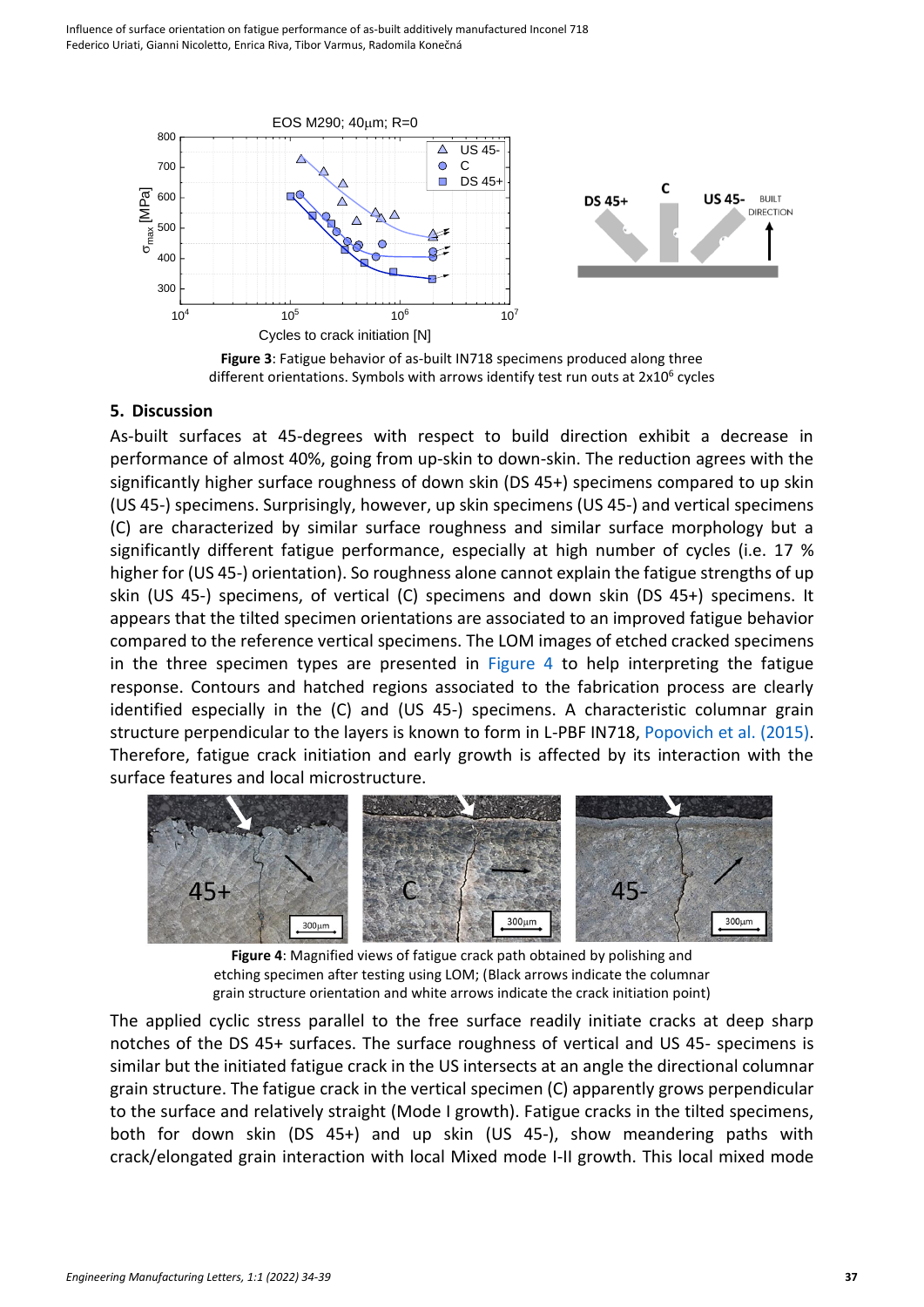crack growth contribution may explain the higher fatigue strength of up skin specimens than the vertical specimens of as-built L-PBF Inconel 718.

### **6. Conclusions**

The present contribution has demonstrated that the characterization of the fatigue strength of L-PBF IN718 in relation with built direction and surface morphology contributes to the understanding of the anisotropic fatigue behavior of parts introduced by layer-wise fabrication. The best fatigue performance is reached by specimens with as-built up skin surfaces because this orientation combines a reduced surface roughness and the strengthening effect on crack growth introduced by the inclination of the columnar structure with respect to the ideal crack plane. It is concluded that: i) the orientation of the parts in the build chamber and the associated surface roughness are confirmed to be fundamental aspects to be considered in the fatigue design of additively manufactured components; and ii) the usefulness and the efficiency of the proposed miniature specimen testing method is confirmed by this experimental campaign.

## **References**

- <span id="page-4-7"></span>EOS. n.d. "EOS NickelAlloy IN718 Material Data Sheet". Accessed March 9, 2022. https://www.eos.info/03\_system-related-assets/material-related-contents/metalmaterials-and-examples/metal-material-datasheet/nickelalloyinconel/material datasheet eos nickelalloy in718 m290 premium en web.pdf.
- <span id="page-4-8"></span>Greitemeier, D., C. Dalle Donne, F. Syassen, J. Eufinger, and T. Melz. 2016. "Effect of surface roughness on fatigue performance of additive manufactured Ti–6Al–4V". *Materials Science and Technology* 32, no. 7: 629-34. [https://doi.org/10.1179/1743284715Y.0000000053.](https://doi.org/10.1179/1743284715Y.0000000053)
- <span id="page-4-0"></span>Hosseini, E., and V. A. Popovich. 2019. "A review of mechanical properties of additively manufactured Inconel 718". *Additive Manufacturing* 30: Article number 100877. https://doi.org/10.1016/j.addma.2019.100877.
- <span id="page-4-1"></span>Jinoop, A. N., C. P. Paul, and K. S. Bindra. 2019. "Laser-assisted directed energy deposition of nickel super alloys: A review". *Proceedings of the Institution of Mechanical Engineers, Part L: Journal of Materials: Design and Applications* 233, no. 11: 2376-400. https://doi.org/10.1177/1464420719852658.
- <span id="page-4-4"></span>Morgan, K., and D. Wells. 2016. "Overview of fatigue and damage tolerance performance of SLM Alloy 718". Presented at the 2016 National Space and Missile Materials Symposium, Westminster, CO, United States, June 2016. [https://ntrs.nasa.gov/citations/20160007853.](https://ntrs.nasa.gov/citations/20160007853)
- <span id="page-4-5"></span>Nicoletto, G. 2017. "Anisotropic high cycle fatigue behavior of Ti–6Al–4V obtained by powder bed laser fusion". *International Journal of Fatigue* 94: 255-62. [https://doi.org/10.1016/j.ijfatigue.2016.04.032.](https://doi.org/10.1016/j.ijfatigue.2016.04.032)
- <span id="page-4-6"></span>Popovich, A. A., V. Sh Sufiiarov, I. A. Polozov, and E. V. Borisov. 2015. "Microstructure and mechanical properties of Inconel 718 produced by SLM and subsequent heat treatment". *Key Engineering Materials* 651-653: 665-70. [https://doi.org/10.4028/www.scientific.net/KEM.651-653.665.](https://doi.org/10.4028/www.scientific.net/KEM.651-653.665)
- <span id="page-4-3"></span>Reeks, W., H. Davies, and S. Marchisio. 2020. "A review: Interlayer joining of nickel base alloys". *Journal of Advanced Joining Processes* 2: Article number 100030. [https://doi.org/10.1016/j.jajp.2020.100030.](https://doi.org/10.1016/j.jajp.2020.100030)
- <span id="page-4-2"></span>Sanchez, S., P. Smith, Z. Xu, G. Gaspard, C. J. Hyde, W. W. Wits, I. A. Ashcroft, H. Chen, and A. T. Clare. 2021. "Powder bed fusion of nickel-based superalloys: A review". *International*